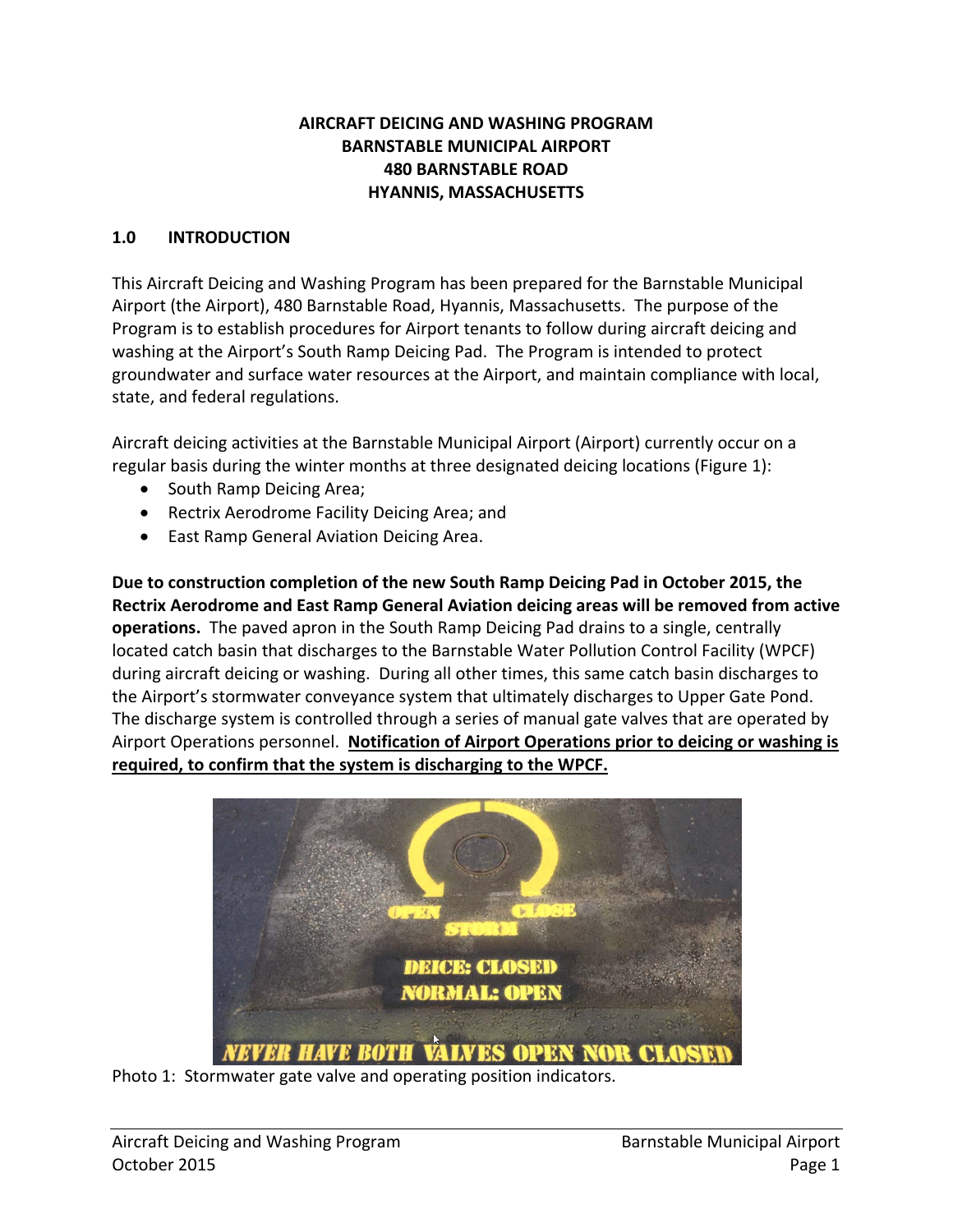### **PLEASE NOTE:**

The South Ramp Deicing Pad is located within a "Secured Area." This Secured Area is regulated under TSAR 1542, and any emplaning and deplaning of passengers in this area during deicing operations is **strictly prohibited**.

The South Ramp Deicing and Washing Pad was constructed by the Airport to provide tenants and aircraft operators with a central location to complete these activities, and reduce the potential for environmental impacts. The Massachusetts Department of Environmental Protection (DEP), Cape Cod Commission (CCC), Barnstable Department of Public Works (DPW), and Barnstable WPCF have reviewed the construction plans and may conduct further review and/or inspection of the operations and record keeping procedures. Compliance with the procedures and requirements established in this Program is necessary to avoid increased oversight or potential penalties from these agencies.

## **2.0 TENANT AND OPERATOR TRAINING**

It will be the responsibility of the Airport tenants to notify Airport Operations of their intent to deice or wash aircraft. Prior to using the South Ramp pad for deicing or washing aircraft, aircraft operators or tenants must attend a brief training session with Airport Operations to familiarize themselves with the system components and procedures.

## **3.0 DEICING FLUID AND DETERGENT FORMULATION AND MONITORING**

Due to the decreased environmental impacts over alternative formulations, the Airport currently requires all tenants to utilize Type I propylene glycol based deicing fluids. The use of Type IV deicing fluids is currently being reviewed by the WPCF. Tenants will be notified if Type IV deicing fluids are approved for use. Types II and III deicing fluids are not commonly supplied for use by civilian air transportation airlines, and are prohibited from use at the Airport. Tenants are required to maintain Material Safety Data Sheets (MSDS), purchase orders, invoices, or other similar documentation sufficient to determine the classification of deicing fluid formulations in use, and provide copies of these records to the Airport Managers office prior to their use at the Airport.

In accordance with Barnstable WPCF requirements and the Airport's Stormwater Pollution Prevention Plan (SWPPP), each aircraft owner / tenant agent must maintain a record of the cumulative amount of deicing fluid used each day. The cumulative record should be stored with the deicing fluid equipment or at the hangar office. The volume of deicing fluid used during each calendar month shall be reported to the Airport Manager's office at the end of each month, or at any time Airport Management requests this information. A monthly log sheet is attached.

The Barnstable WPCF has designated the following detergents to be utilized during aircraft washing. **No other detergent products are permitted for use at this time**. An owner / tenant can submit an alternative detergent for review by the WPCF. Please contact Airport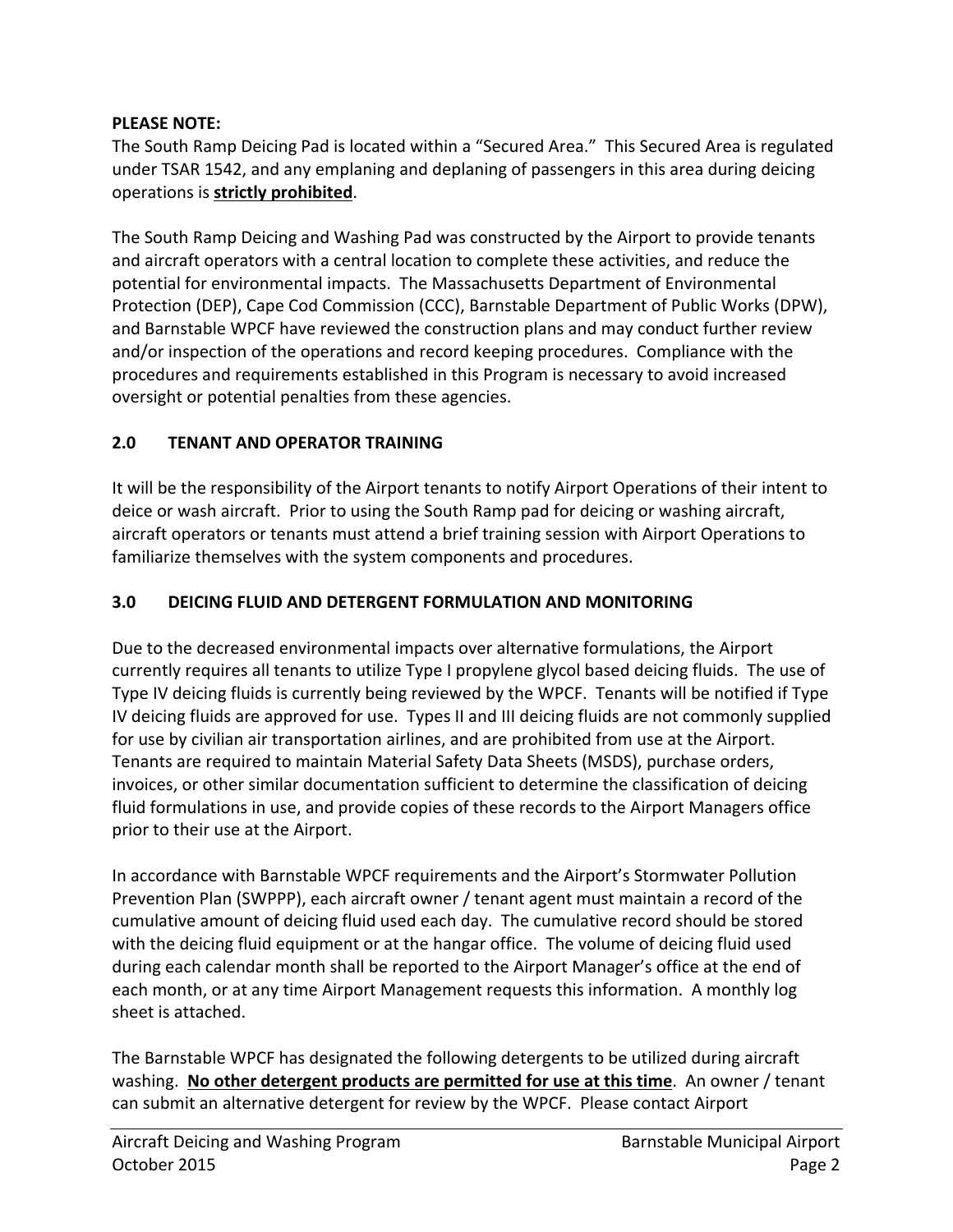Management for more information on the WPCF approval process. Each aircraft owner / tenant will be responsible for purchasing the approved detergent(s) for their own use. Detergents are to be applied in accordance with the manufacturer's recommendations and only at the specified dilution.

## **WPCF APPROVED DETERGENTS:**

• SIMPLE GREEN™ AIRCRAFT AND PRECISION CLEANER

The South Ramp deicing and washing pad features an oil water separator (O/WS) and pump station with an integrated Mission pump monitoring system. During aircraft deicing or washing (when the pump station is in operation), the Mission pump monitoring system will notify the Barnstable WPCF. The Mission pump monitoring system and Airport Operations notification procedures described in Sections 4.0 and 5.0 are intended to provide a record log of activity for the deicing / washing pad. In the event that any issues are noted at the WPCF, the record log will be reviewed by Airport Management to identify potentially responsible parties. The Airport will not be held liable for any tenant activities, including any that may result from unauthorized use of the deicing pad, use of deicing or detergent products other than those specified here, or activities that are inconsistent with this Program. Unauthorized use of the deicing pad could result in harmful discharges to Upper Gate Pond or the Barnstable WPCF, and any responsible parties may be subject to penalties or enforcement actions from DEP, DPW, and/or the Barnstable WPCF.

# **4.0 AIRCRAFT DEICING PROCEDURES**

The following procedures shall be followed by all aircraft owners and have been established to minimize potential impacts associated with deicing activities at the Airport and maintain compliance with Barnstable WPCF requirements.

- **Prior to any aircraft entering the South Ramp deicing pad, the designated aircraft operator or tenant agent must notify Airport Operations.** Airport Operations will record the request in the daily log, noting the aircraft operator / tenant agent, aircraft call sign / registration number, date, and time of request. The operator must wait for confirmation from Airport Operations that the pad is open for deicing.
- The aircraft owner must immediately notify Airport Operations if an aircraft is disabled in the South Ramp Deicing Area. It is the aircraft owner's responsibility to ensure prompt arrangements are made with Airport Operations or through their own resources to have the disabled aircraft removed from the Secure Area.
- After acknowledgement from Airport Operations, the aircraft operator shall park and adequately secure the aircraft within the demarcated area.
- Prior to any application of deicing fluid Airport Operations will close the manual gate valve labeled "Stormwater Discharge", and open the valve labeled "Deicing / Wash Discharge." Each of the gate valves features a visual indicator on the pavement surface to confirm proper orientation.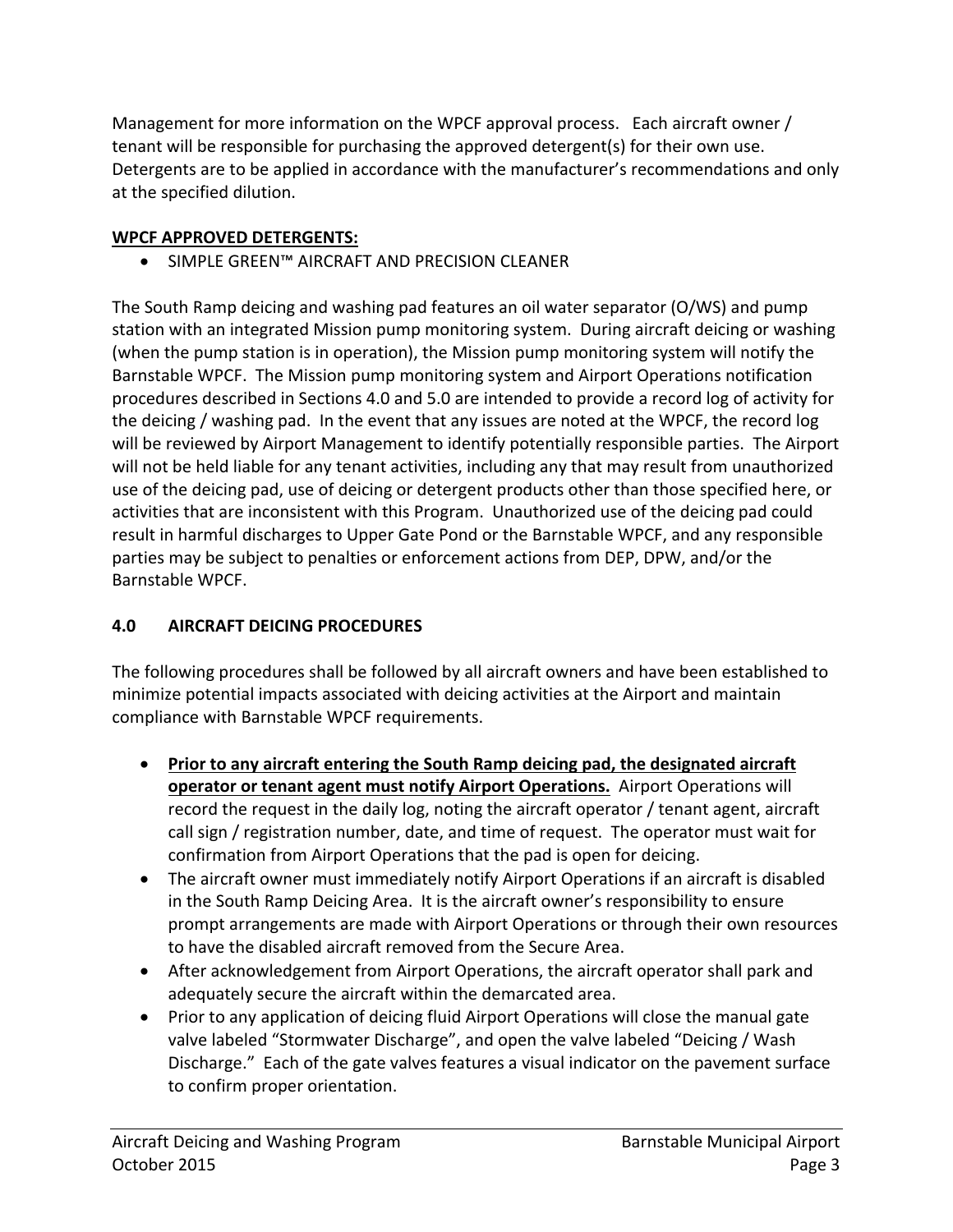- The aircraft operator may then proceed with the application of deicing fluid on the aircraft. Deicing fluids shall be limited to those products that have received prior approval by Airport Management.
- Excessive use of deicing fluid is prohibited.
- After the aircraft has been deiced or washed, the aircraft operator / tenant agent shall notify Airport Operations that operations are complete. Airport Operations will log the notification.
- After the gate valves have been positioned to discharge to the airfield stormwater conveyance system, Airport Operations will log the operation.

# **5.0 AIRCRAFT WASHING PROCEDURES**

The following procedures shall be followed by all aircraft owners and have been established to minimize potential impacts associated with aircraft washing activities at the Airport and maintain compliance with Barnstable WPCF requirements. Washing of aircraft is only permitted within tenant hangars that have permitted floor drains discharging to the Barnstable WPCF and/or at the South Ramp deicing / washing pad.

- **Prior to any aircraft entering the South Ramp washing pad, the designated aircraft operator or tenant agent must notify Airport Operations.** Airport Operations will record the request in the daily log, noting the aircraft operator / tenant agent, aircraft call sign / registration number, date, and time of request. The operator must wait for confirmation from Airport Operations that the pad is open for washing.
- The aircraft owner must immediately notify Airport Operations if an aircraft is disabled in the South Ramp Deicing Area. It is the aircraft owner's responsibility to ensure prompt arrangements are made with Airport Operations or through their own resources to have the disabled aircraft removed from the Secure Area.
- After acknowledgement from Airport Operations, the aircraft operator shall park and secure the aircraft within the demarcated area.
- Prior to any rinsing or application of detergent fluid, Airport Operations will close the manual gate valve labeled "Stormwater Discharge", and open the valve labeled "Deicing / Wash Discharge". Each of the gate valves features a visual indicator on the pavement surface to confirm proper orientation.
- The aircraft operator or tenant agent may then proceed with rinsing / washing the aircraft. Detergents shall be limited to those products that have received prior approval by Airport Management and the Barnstable WPCF.
- Washing of engine bays is prohibited.
- Upon completion, the aircraft operator / tenant agent shall notify Airport Operations. Airport Operations will log the notification.
- After the gate valves have been positioned to discharge to the airfield stormwater conveyance system, Airport Operations will log the operation.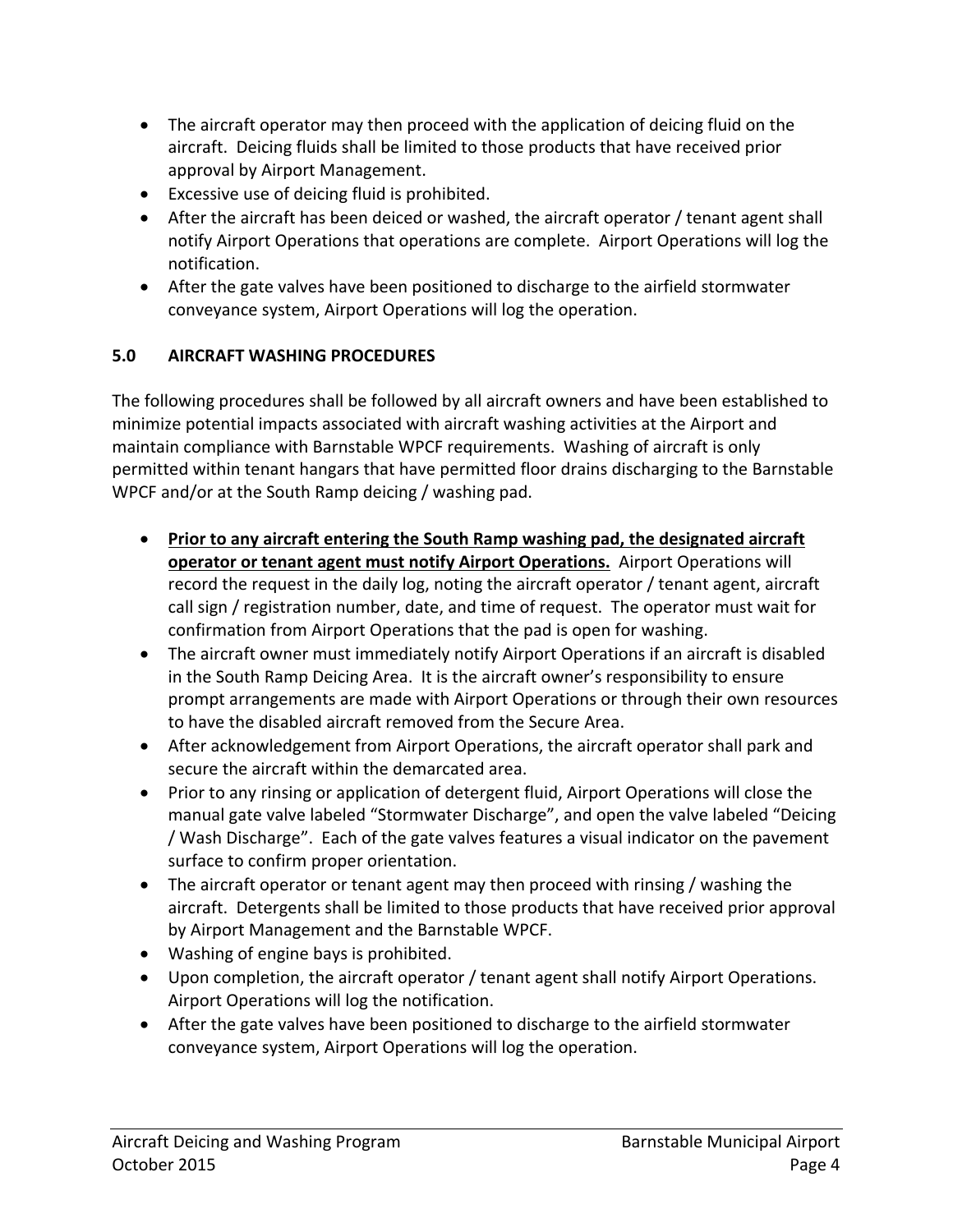The construction of the South Ramp Deicing and Washing Pad was completed by the Airport to provide tenants with a centralized location to conduct these activities, while reducing the potential environmental impact. Tenant compliance with the procedures and requirements established in this Program is necessary to avoid increased oversight or potential penalties from state and local regulatory agencies. Should you have any questions regarding any of these matters, please contact the Airport Manager's office.